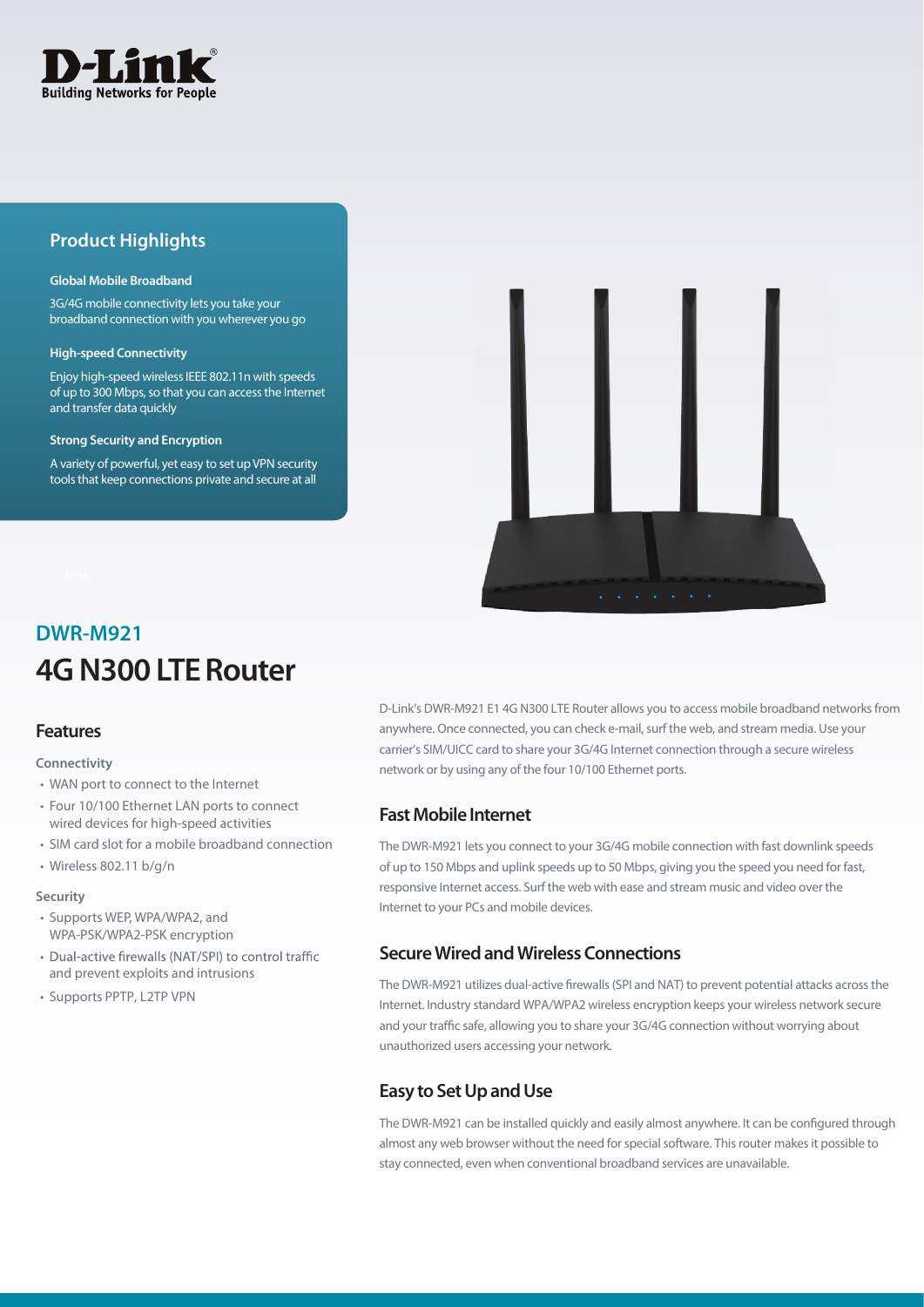

# **DWR-M921 4G N300 LTE Router**

| <b>Technical Specifications</b> |                                                                                                                                                                                                                                                           |  |
|---------------------------------|-----------------------------------------------------------------------------------------------------------------------------------------------------------------------------------------------------------------------------------------------------------|--|
| <b>Hardware Parameters</b>      |                                                                                                                                                                                                                                                           |  |
| CPU frequency                   | 800MHz                                                                                                                                                                                                                                                    |  |
| Memory                          | 64MB 16-bit DDR2 SDRAM                                                                                                                                                                                                                                    |  |
| Flash                           | 8MB                                                                                                                                                                                                                                                       |  |
| Wi-Fi                           | 2T2R 2.4GHz 802.11b/g/n, 300Mbps                                                                                                                                                                                                                          |  |
| Device Interfaces               | 1 x LTE Interface<br>4 x RJ45 10M/100M LAN Ethernet Interfaces<br>1 x RJ45 10M/100M WAN Ethernet Interfaces<br>1 x Reset Button<br>1 x WPS Button<br>1 x Power Jack<br>1 x Power Switch<br>1 x USB 2.0<br>2FF SIM card: standard 6 PIN SIM card interface |  |
| Wi-Fi Antenna                   | 2 x 5dBi external antenna                                                                                                                                                                                                                                 |  |
| <b>LTE Antenna</b>              | 2 x 5dBi external antenna                                                                                                                                                                                                                                 |  |
| <b>LTE Support Bands</b>        |                                                                                                                                                                                                                                                           |  |
| <b>DWR-M921</b>                 | <b>WCDMA: B1/5/8</b><br>FDD LTE: B1/B3/B5/B7/B8/B20<br>GSM: 850/900/1800/1900<br>TDD LTE: B38 / B40/ B41                                                                                                                                                  |  |
| NOTES:                          | Other bands which are not listed in this file, users can confirm with us                                                                                                                                                                                  |  |
| <b>Wi-Fi Features</b>           |                                                                                                                                                                                                                                                           |  |
| <b>Standards</b>                | 802.11b/g/n<br>$2.4 \sim 2.4835$ GHz<br>Korea, Japan, ETSI, FCC channels can be selected                                                                                                                                                                  |  |
| <b>Modulation Schemes</b>       | OFDM = BPSK, QPSK, 16-QAM, 64-QAM<br>DSSS = DBPSK, DQPSK, CCK                                                                                                                                                                                             |  |
| <b>Transfer Rate</b>            | HT20: up to 144 Mbps<br>HT40: up to 300 Mbps                                                                                                                                                                                                              |  |